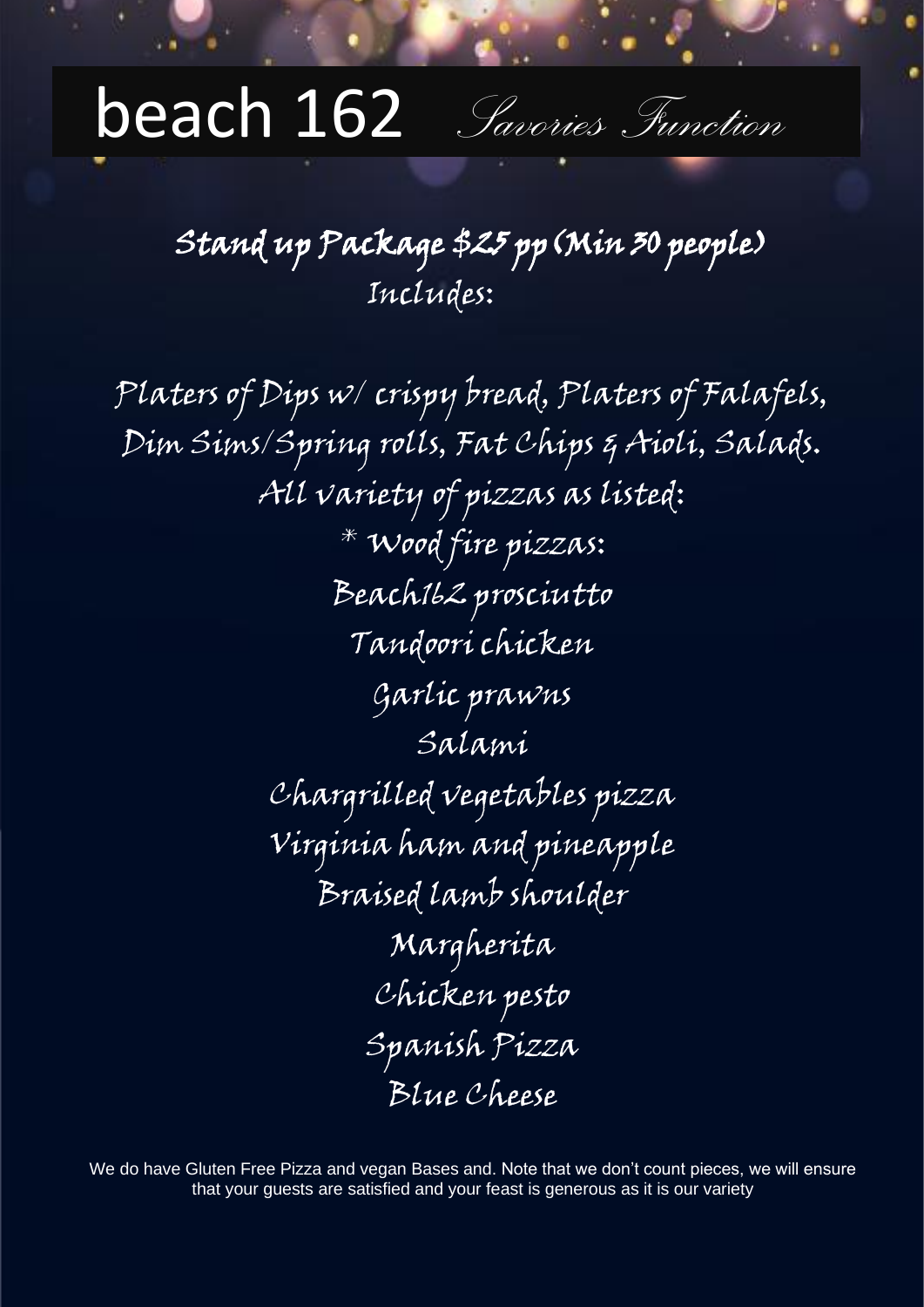# beach 162 *Two Course Menu*

# Two Course Set Menu \$35pp **(**Min 10 people**)**

 Entrée Platers to Share**:** \*Duck Pate′ w Crispy Bread, Chicken Wings w/sweet chili sauce, Salad, House made Fat Chips & Aioli, Cheese & Garlic Wood fire pizzas

> Mains at your Guests Choice on the Day: Barramundi Filet GFO W/ Parisian potatoes

Char Grilled Marinated Chicken Breast GFO W/ Greek salad, Pita bread & Hummus, Tzatziki

> Salt & Pepper Squid Lightly Coated, Salad, Fat Chips, Sweet Chilli

House Made Falafel Plate GFO VGO W/ Hummus, Tzatziki, Pita Bread & Greek Salad

 Seafood Linguini Pasta GFO W/ Prawns, Mussels, Clams, Scallops, Fish, chili & Garlic

Chargrilled Vegetable Pizza GFO, VGO, Pumpkin, Spinach, Zucchini, Eggplant, Mushroom, Olives, Broccoli, Capsicum & Mozzarella